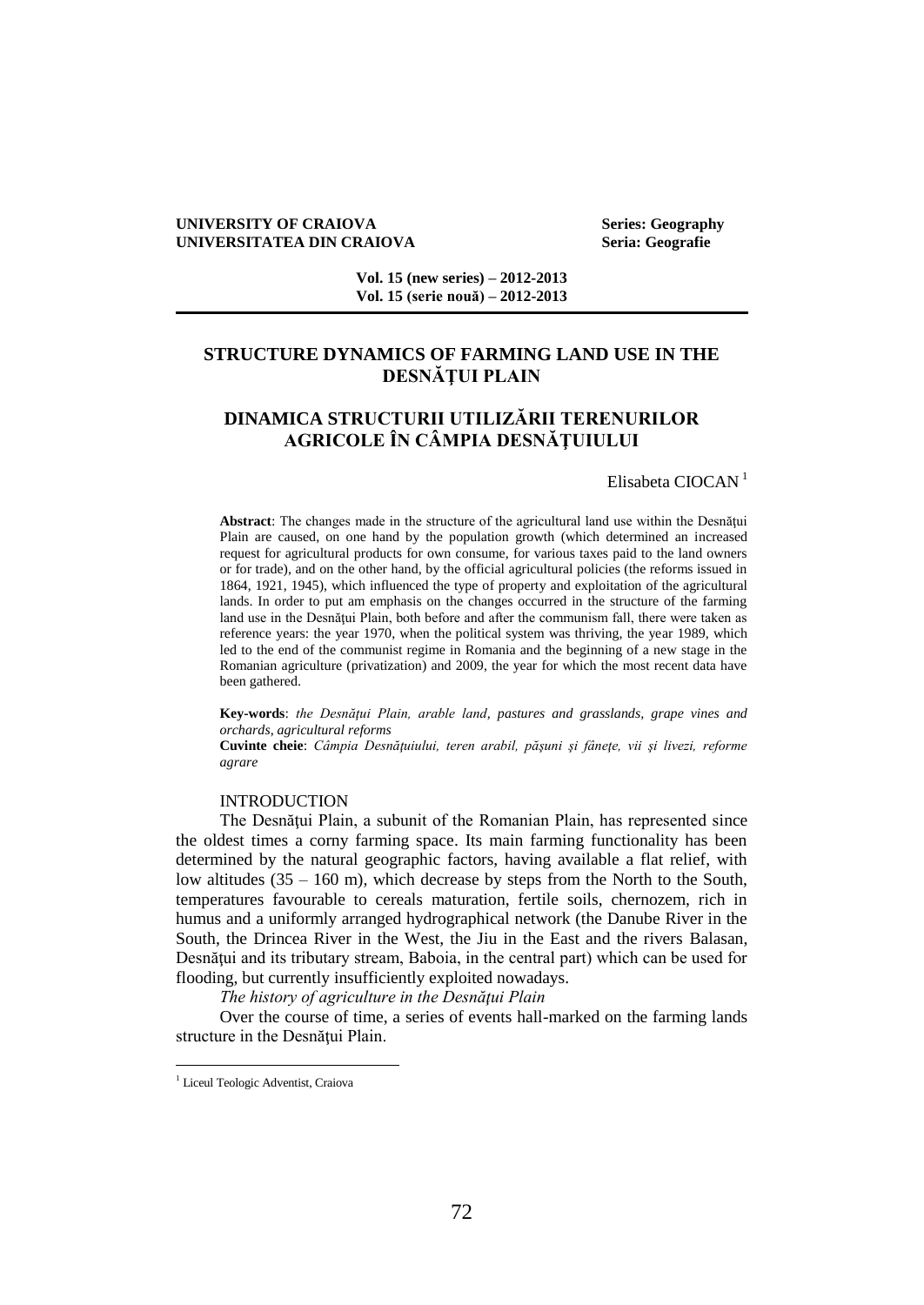In the Antiquity age, pastures had a large expansion in the Danube Water Meadows and its tributary streams, being capitalised in the process of transhumance of the flocks of sheep which headed from the Sub-Carpathian and mountains regions of Gorj towards the South.

Between the IV<sup>th</sup> century and the  $X<sup>th</sup>$  century, the economic life in the Desnătui Plain was affected by the migration of the nomad peoples.

For the feudal period, modifications of the farming lands were noticed in cartographic documents such as the Map of the Austrian officers Schwantz (1722) and Specht (1790).

The  $XIX<sup>th</sup>$  century reveals the passage from feudalism to capitalism by being practiced an extensive agriculture. New cartographic works (the Russian Map in 1835 and the Szatmari Map in 1856) notice the spread of the ploughable surfaces as result of the processes of steppes soils breaking up and woods clearing. These modifications in the farming lands structure represent a consequence of the Peace Treaty of Adrianopole (1829) by which it is approved the free sailing on the Danube and the cereals trade. The Danubian Scaffolding System grew and cities went through a thriving process. The whole territory of the Desnătui Plain went through a period of boom as result of the intense trade activity on the Danube with rich farming crops prospected for on the European markets.

The agrarian reform in the year 1864 meant to settle the peasantry issue fundamentally changed the assignment manner of the agrarian estate in the Desnătui Plain before the First World War. As result of its application, a part of the farming lands which belonged to the state, churches and noblemen's property became a good belonging to peasants. Approximately 13548 inhabitants in the Desnățui Plain were made proprietors, the historical documents specifying as follows: "Through the rural reform in 1864, on the Afumați Estate, the proprietorship of the brothers Teodor and Paul T. Ioţa, there were made proprietors 32 headmost socmen (352 acres), 56 middle peasants (436.8 acres) and 3 poor peasants (13.22 acres), receiving overall 802 acres and 5 rods**.** Also, 10 families received a house and garden lot, each family 498 stj.p.'' (Avram et al., 2004, p. 12), and such examples can go on. After many years in which peasants could not take profit of their own work, out of the wish to expand their farming land, their main food source, took negative actions on the woods in their possession.

On the First World War from the beginning of the  $XX<sup>th</sup>$  century, the agriculture in the Desnățui Plain received a tough blow. On July 17<sup>th</sup> 1921, three years after its ending, a new agrarian reform took place with the purpose of redoing the Romanian agriculture. New changes occur in the agrarian property structure. Great landed properties are cancelled as well as the large farming property, Romania being thus turned into a state with an agrarian economy predominantly rural.

Pursuant to Art. 78 of the Official Journal of July  $17<sup>th</sup> 1921$ , the expropriated land was sold to those having this right as follows:

1. Carpet knights in the war between 1916 and 1919;

2. Carpet knights in the campaign in 1913;

3. War widows for the children's best interest;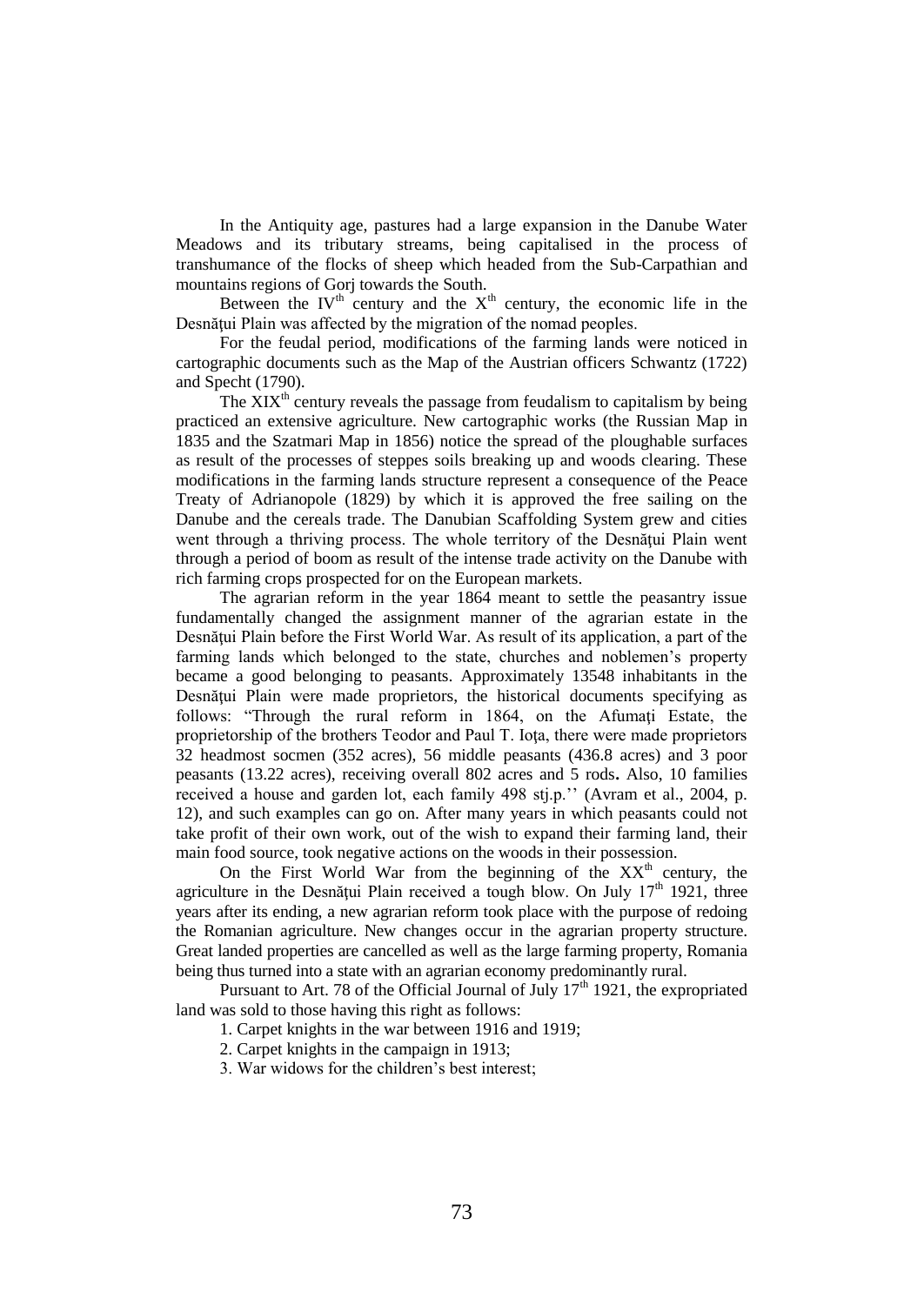4. Small farmers with no land in their possession;

5. Farmers holding estates smaller that 5 ha;

6. War orphans.

In the Desnăţui Plain around 5734 persons were made proprietors. As consequence of applying the agrarian reform in the year 1921, the cultivated surface extended. There were performed actions to set sands in the Desnățui Plain through acacia and grape vines plantations. Over the period 1925-1930 there were built the overflow dam between Ghidici-Rast-Bistreţ.

But the most important changes occurred over the communist period. The agrarian reform from March  $23<sup>rd</sup> 1945$ , adopted by Petru Groza Government of the Communist Party, replaced the large private property with the small peasant's property. Through this agrarian reform it was pursued to enlarge farming surfaces of the existing peasant farmsteads which had less that 5 ha and creation of new individual peasant farmsteads for the farm labourers with no land. In order to be assigned to the peasants, the goods of the wealthy people were passed first into the state's possession. Expropriation mainly aimed at:

,,- farming lands and properties of any kind belonging to the German and Romanian citizens, either natural persons or legal entities, of German nationality who had collaborated with the Nazi Germany;

- lands and other properties of the war criminals and of those to be blamed for the country disaster;

- lands of those who were refugees in countries with which Romania was fighting a war or were refugees abroad after the date of August  $23<sup>rd</sup> 1944$ ;

- lands and all farming goods of absentees;

- lands of those who over the past seven consecutive years had not cultivated their lands under their own supervision, except plots up to 10 ha etc.<sup> $2$ </sup>

As result of applying this reform, over 3840 persons were made proprietors in the Desnăţui Plain.

Subsequently, according to historians' opinion this reform proved to be only a strategy to gather votes from the peasantry which prevailed from the numerical perspective, for communists, on the elections which were to be organised, since over the period 1949–1962, PCR (The Romanian Communist [Party\)](http://ro.wikipedia.org/wiki/Partidul_Comunist_Rom%C3%A2n) developed the collectivization process, similar to the one in the USSR, which consisted of the seizure of private farming properties and their merging to farms stead administrated by the state. Tough methods were applied against peasants who objected, turning to punishments, deportations, reclusion and seizure of the whole fortune. In some dwellings of the former proprietors there were set up head offices of IAS-s, GAC-s or police stations.

According to the new agrarian policy, in the Desnăţui Plain there were set up Co-operative Farms (CAP), originally called GAC (Collective Farms). Collectivization was achieved in several stages. On June  $08<sup>th</sup> 1949$  in Galicea Mare

l

 $2$  Law no. 187 of March  $23<sup>rd</sup>$  1945, regarding the Agrarian Reform, Chap. 2, Art. 3.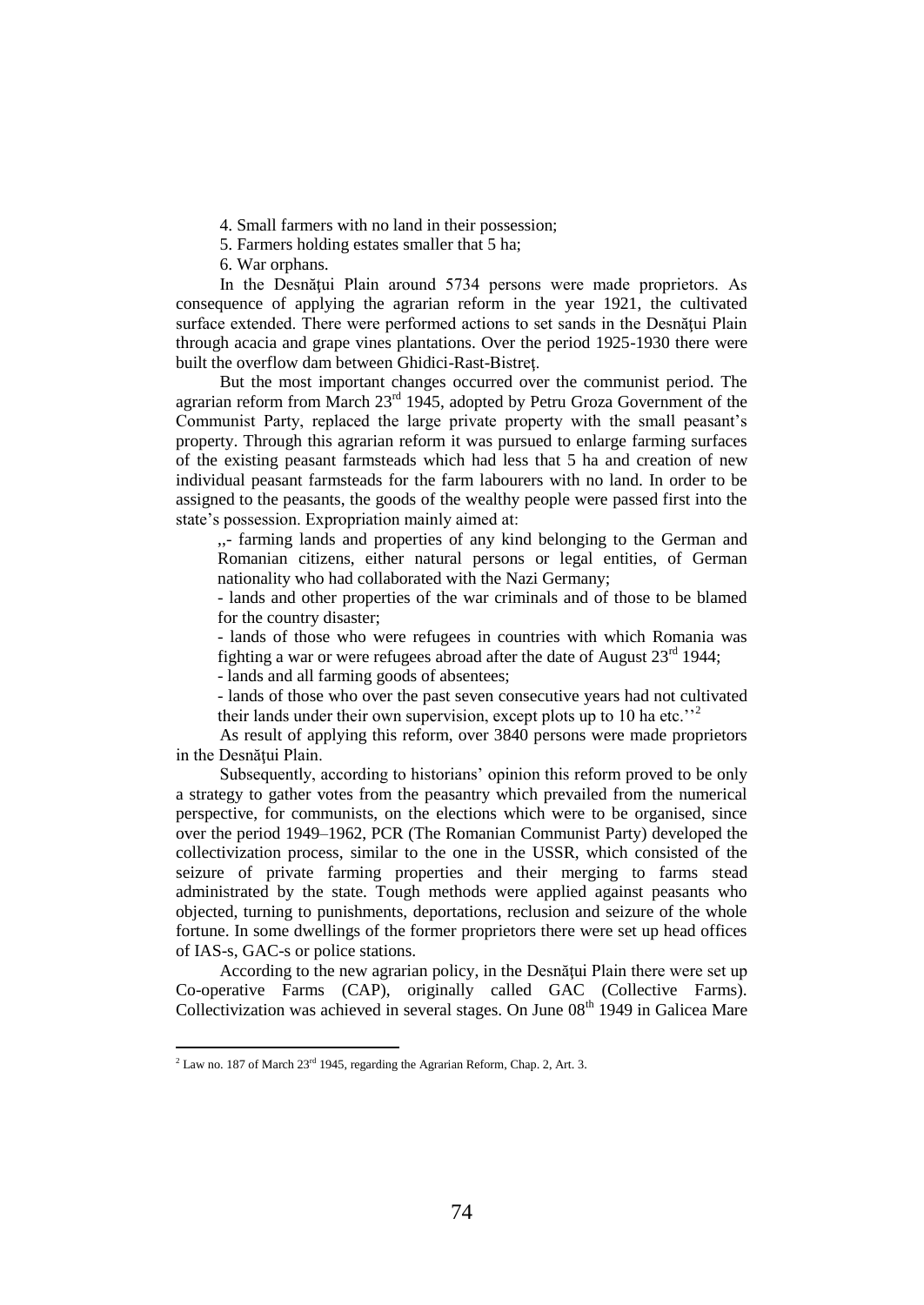Village the CAP called "Work Manumission'' was set up. A series of such forms of partnership for the purposes of exploiting farming lands required by the communist regime gradually developed in the other communes as well. In the year 1962 the Desnăţui Plain was entirely collectivised, existing over 33 CAP-s.

Over the period 1950-1975 there was achieved an expansion of the farming surface, the unproductive lands being also included in the farming use, such as the floodable lands in the Danube Water Meadows (through the redoing of dams affected by floods in 1937, 1942) or the sandy lands (through planting appropriate crops such as the grape vine, tobacco, rye, melons and vegetables). The lands in the Desnățui Plain became subordinated to the state's economic interests, going through significant changes for the purpose of enhancing agricultural productions. Over the period 1969-1971 Calafat – Băileşti flooding system was achieved, and in the year 1979 Nedeia – Măceşu flooding system was made operational, both of them supplied with Danube water.

## METHODOLOGY

In order to put am emphasis on the changes occurred in the structure of the farming land use in the Desnățui Plain, both before and after the communism fall, there were taken as reference years: the year 1970, when the political system was thriving, the year 1989, which led to the end of the communist regime in Romania and the beginning of a new stage in the Romanian agriculture (privatization) and 2009, the year for which the most recent data have been gathered.

Statistic data have been used; they were picked up from the locality chart, for each commune in the Desnățui Plain, and they have been processed by means of mathematical formulas and construed based on diagrams and maps.

#### DISCUSSIONS

In the year 1970, at the plain level, the farming surface summed up around 283817 ha. In the structure of the farming land use it can be noticed the ploughable land prevalence (Fig. 1), followed by the surfaces occupied by pastures and grass lands (6,9%), grape vines and vinicultural farms (4,1%). Small surfaces included the fruit growing orchards and farms (0,5%).

In the year 1989, the farming surface summed up 292807 ha, 8990 ha more than in the year 1970. As far as the structure of the farming lands use manner, it is still the farming land the one prevailing as weight, followed by pastures and grass lands (9,4%), vineyards and vinicultural farms (2,3%) and orchards and pomicultural farms (1,0%). The large weight of farming lands is greatly due to the natural geographic conditions, represented by the flat relief with low altitudes, fertile soils, with a high production capacity and the favourable climate.

Although the weight of the ploughable lands as compared with the overall farming lands was smaller in the year 1989 as compared to the year 1970, the ploughable surfaces were extended, as result of the increase of the cereals and vegetables required amount, determined by the increase of the number of inhabitants of the plain, especially of people in the urban environment.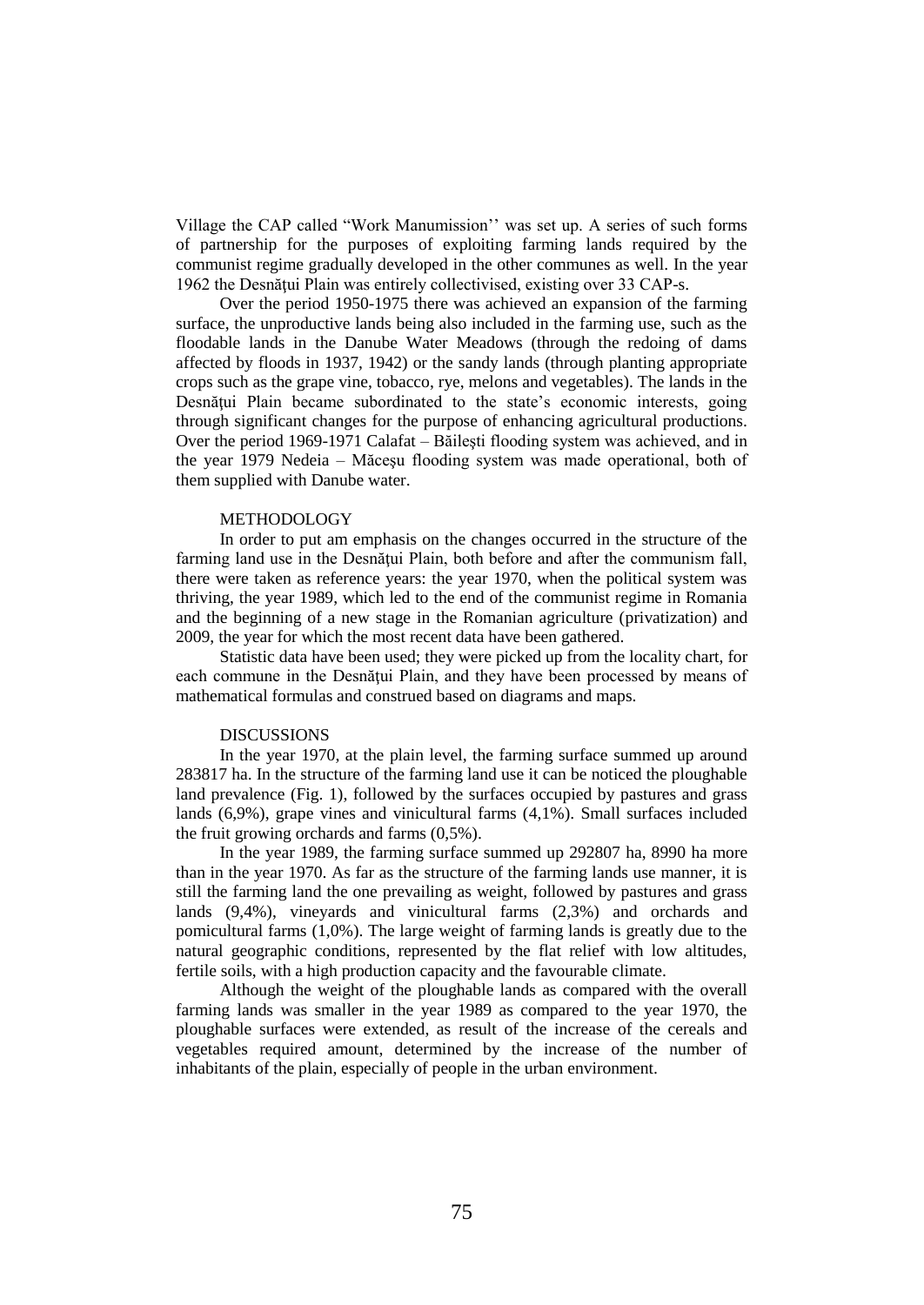

**Fig. 1. Structure of the farming land use in the Desnăţui Plain** *Source: The Regional Direction of Statistics Dolj, processed data*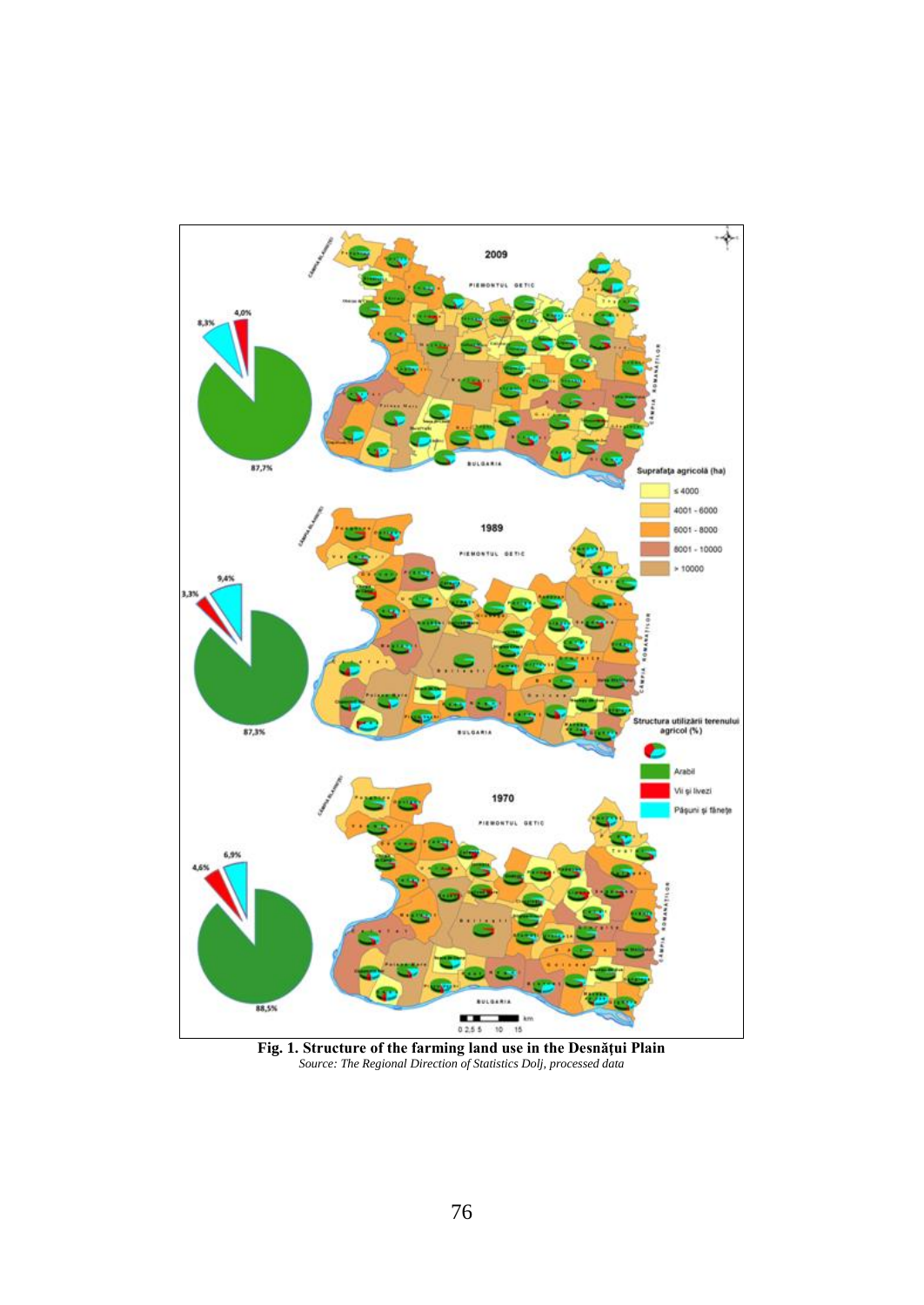Over this period, 1970-1989, in the Desnăţui Plain, as well as all over the country, it was laid emphasis on an intensive agriculture.

In the year 2009, the farming surface in the Desnătui Plain summed up around 288095 ha, 4712 ha less as compared with the year 1989, over a 20 years' period from the revolution which hall-marked the communism fall, period in which a series of transformations occurred in the Romanian agriculture, with implications on the structure of the farming lands in the Desnătui Plain.

Since agriculture is a primary branch of the national economy, the state has tried to revigorate this sector by granting subventions in order to support the farming producers in purchasing tractors, farming machineries, outfits, equipments, installations, fertilisers and to stimulate all that for the purposes of achieving a quantitative increase but also a qualitative one of both vegetal and animal production. So as to better emphasise the changes occurred in the structure of the farming lands use in the Desnățui Plain, there was made an analysis of the main classes of farming lands, taking the same reference years (1970, 1989, 2009).

## *a) The arable surface*

It represents the main use category of the farming lands in the Desnătui Plain, holding the greatest weight both before the year 1989 and after this year, with small fluctuations (Table no. 1).

|                    | <b>Agricultural Surface (ha)</b> |       |      | From which:     |      |      |                                   |      |      |                               |      |      |
|--------------------|----------------------------------|-------|------|-----------------|------|------|-----------------------------------|------|------|-------------------------------|------|------|
| <b>U.A.T.</b>      | <b>Years</b>                     |       |      | Arable land (%) |      |      | Pastures and<br>grasslands $(\%)$ |      |      | Vineyards and<br>orchards (%) |      |      |
|                    | 1970                             | 1989  | 2009 | 1970            | 1989 | 2009 | 1970                              | 1989 | 2009 | 1970                          | 1989 | 2009 |
| Afumați            | 6524                             | 6672  | 6431 | 90.1            | 90.8 | 94.0 | 7.9                               | 8.1  | 4.3  | 2.0                           | 1.0  | 1.7  |
| Bârca              | 7937                             | 7115  | 8348 | 93.8            | 93.0 | 93.6 | 3.2                               | 5.7  | 1.6  | 3.0                           | 1.3  | 4.8  |
| <b>Bistret</b>     | 8016                             | 7097  | 8987 | 69.8            | 93.2 | 81.8 | 28.4                              | 3.8  | 10.0 | 1.9                           | 2.9  | 8.2  |
| Bucovăt            | 4435                             | 4665  | 4661 | 77.4            | 70.6 | 68.3 | 17.1                              | 27.7 | 29.2 | 5.5                           | 1.7  | 2.4  |
| Branistea*         |                                  |       | 3086 |                 |      | 94.2 |                                   |      | 4.7  |                               |      | 1.1  |
| Calopăr            | 7632                             | 6052  | 5929 | 89.1            | 86.2 | 84.1 | 7.5                               | 12.6 | 12.3 | 3.4                           | 1.2  | 3.6  |
| Caraula            | 3375                             | 3339  | 5552 | 85.3            | 85.1 | 79.3 | 3.7                               | 11.3 | 17.1 | 11.0                          | 3.6  | 3.5  |
| Catane*            |                                  |       | 4025 |                 |      | 87.9 |                                   |      | 10.8 |                               |      | 1.3  |
| Cârna*             |                                  |       | 5559 |                 |      | 70.5 |                                   |      | 21.5 |                               |      | 8.0  |
| Cerăt              | 3597                             | 3645  | 3362 | 87.8            | 84.8 | 91.6 | 7.5                               | 12.4 | 4.6  | 4.7                           | 2.8  | 3.7  |
| Cetate             | 7307                             | 7521  | 7078 | 89.2            | 86.9 | 86.4 | 3.9                               | 7.6  | 7.8  | 6.8                           | 5.6  | 5.9  |
| Cioroiasi          | 4274                             | 4235  | 4267 | 91.2            | 92.4 | 92.8 | 5.4                               | 7.1  | 4.9  | 3.4                           | 0.5  | 2.4  |
| Ciupercenii<br>Noi | 5747                             | 8957  | 6815 | 70.0            | 72.5 | 72.1 | 20.9                              | 22.0 | 25.1 | 9.1                           | 5.5  | 2.8  |
| Desa               | 3357                             | 3925  | 4303 | 66.3            | 49.1 | 70.7 | 24.2                              | 41.5 | 21.6 | 9.6                           | 9.4  | 7.7  |
| Dârvari            | 6912                             | 6568  | 6542 | 98.3            | 99.1 | 99.1 | 0.0                               | 0.3  | 0.0  | 1.7                           | 0.5  | 0.9  |
| Drănic             | 6080                             | 6589  | 6462 | 90.6            | 87.6 | 88.1 | 4.0                               | 9.0  | 10.4 | 5.3                           | 3.4  | 1.5  |
| Galicea<br>Mare    | 5459                             | 5774  | 5472 | 92.9            | 91.8 | 93.7 | 0.9                               | 4.7  | 2.2  | 6.2                           | 3.5  | 4.2  |
| Galiciuica*        |                                  |       | 2356 |                 |      | 94.4 |                                   |      | 3.1  |                               |      | 2.5  |
| Gângiova           | 4915                             | 4973  | 5067 | 94.3            | 91.2 | 89.1 | 4.9                               | 8.0  | 8.8  | 0.9                           | 0.8  | 2.1  |
| Ghidici*           |                                  |       | 2840 |                 |      | 83.5 |                                   |      | 12.3 |                               |      | 4.2  |
| Gighera            | 6476                             | 9355  | 8823 | 83.0            | 88.0 | 83.4 | 12.9                              | 10.7 | 13.7 | 4.1                           | 1.3  | 2.9  |
| Giubega            | 6992                             | 6420  | 4973 | 93.7            | 94.4 | 98.3 | 1.5                               | 4.5  | 0.0  | 4.8                           | 1.1  | 1.7  |
| Giurgița           | 8091                             | 6625  | 6671 | 94.2            | 93.1 | 93.8 | 3.8                               | 5.9  | 4.3  | 2.0                           | 1.0  | 1.9  |
| Goicea             | 7629                             | 11654 | 5368 | 89.7            | 74.0 | 92.0 | 7.6                               | 15.2 | 3.3  | 2.7                           | 10.8 | 4.7  |

**Table no. 1. Changes in the agricultural land use structure in the Desnăţui Plain**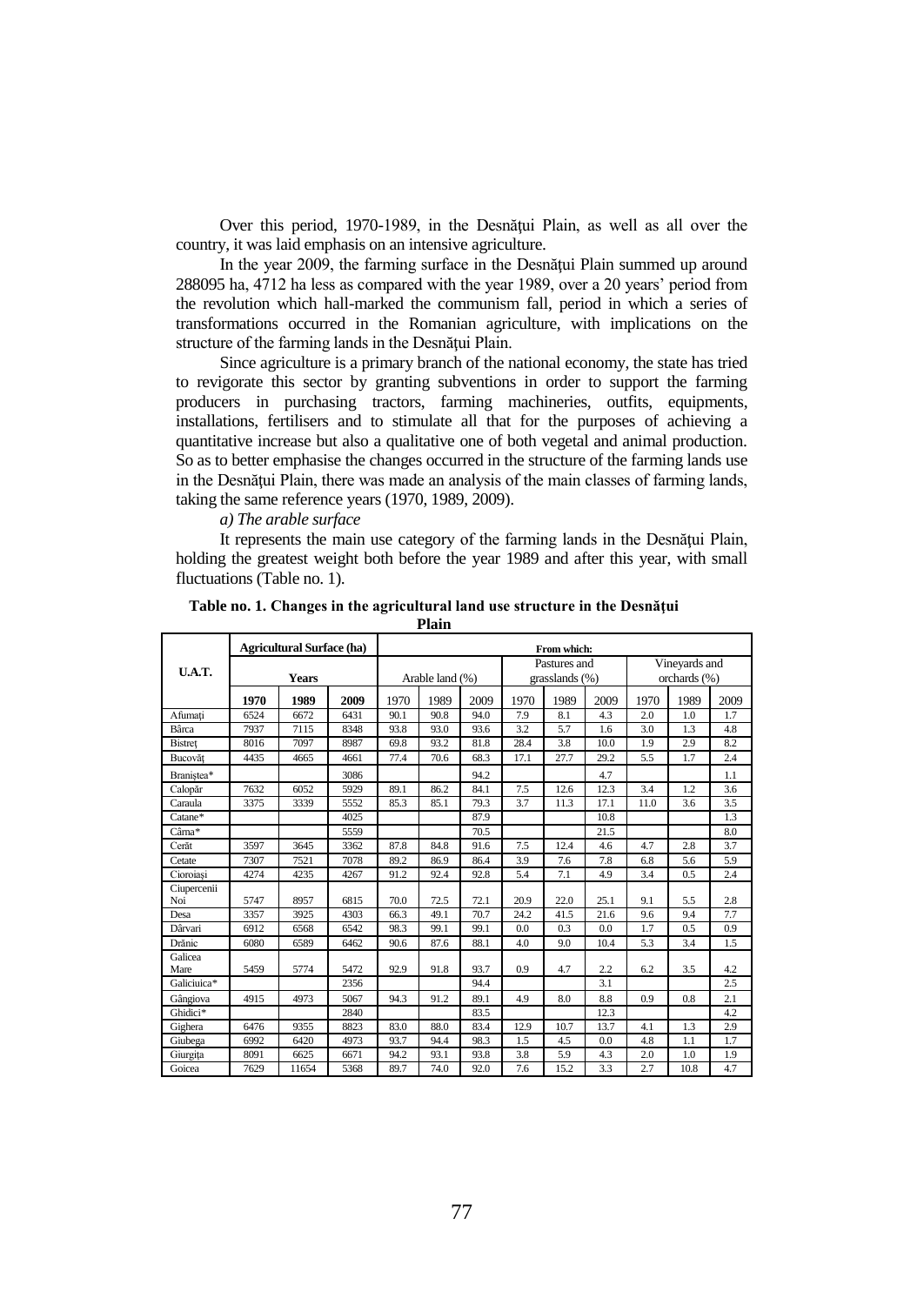| Izvoare             | 4076   | 4270   | 4061   | 90.3 | 89.5 | 94.0 | 3.0  | 9.2  | 2.6  | 6.7 | 1.3  | 3.4  |
|---------------------|--------|--------|--------|------|------|------|------|------|------|-----|------|------|
| Întorsura*          |        |        | 2962   |      |      | 84.9 |      |      | 9.1  |     |      | 5.9  |
| Lipovu              | 3460   | 3519   | 3551   | 90.3 | 84.1 | 89.1 | 1.0  | 10.9 | 6.9  | 8.8 | 4.9  | 4.0  |
| Maglavit            | 7330   | 8071   | 7851   | 90.8 | 90.1 | 89.9 | 4.3  | 7.1  | 7.2  | 5.0 | 2.7  | 2.9  |
| Măceșu de<br>Jos    | 5339   | 4914   | 4700   | 65.4 | 85.4 | 88.5 | 32.3 | 7.7  | 7.1  | 2.3 | 6.9  | 4.4  |
| Măcesu de<br>Sus    | 3285   | 3232   | 3388   | 95.8 | 99.1 | 97.9 | 1.2  | 0.0  | 0.0  | 3.0 | 0.9  | 2.1  |
| Moțăței             | 11760  | 11048  | 12077  | 97.1 | 96.4 | 97.7 | 0.2  | 2.4  | 0.0  | 2.8 | 1.2  | 2.3  |
| Negoi               | 8261   | 8394   | 4384   | 90.6 | 89.6 | 83.1 | 7.9  | 9.4  | 15.7 | 1.6 | 1.0  | 1.2  |
| Obârsia de<br>Câmp  | 3115   | 3087   | 2907   | 92.5 | 94.0 | 92.3 | 1.6  | 0.6  | 3.9  | 5.9 | 5.4  | 3.9  |
| Oprisor             | 6070   | 6210   | 6363   | 87.2 | 80.2 | 80.2 | 3.6  | 11.4 | 13.6 | 9.2 | 8.5  | 6.2  |
| Perisor             | 3532   | 3582   | 3557   | 92.8 | 89.1 | 94.0 | 0.9  | 10.1 | 3.0  | 6.3 | 0.8  | 3.0  |
| Piscu Vechi         | 5416   | 6158   | 2579   | 75.4 | 72.9 | 69.2 | 17.8 | 22.5 | 28.7 | 6.7 | 4.6  | 2.2  |
| Plenita             | 7677   | 8096   | 7566   | 89.2 | 91.7 | 93.0 | 3.2  | 6.4  | 3.1  | 7.6 | 2.0  | 3.9  |
| Podari              | 5285   | 5973   | 5537   | 77.3 | 71.1 | 70.0 | 17.6 | 21.8 | 24.6 | 5.1 | 7.0  | 5.4  |
| Poiana<br>Mare      | 11090  | 10664  | 11007  | 77.6 | 77.9 | 77.0 | 14.8 | 17.9 | 17.6 | 7.6 | 4.2  | 5.3  |
| Punghina            | 5964   | 6032   | 5464   | 90.7 | 95.5 | 92.8 | 5.7  | 0.4  | 4.3  | 3.6 | 4.1  | 3.0  |
| Radovan             | 4518   | 6118   | 2897   | 90.4 | 88.5 | 80.1 | 4.1  | 8.6  | 16.4 | 5.5 | 2.8  | 3.6  |
| Rast                | 5856   | 6228   | 6400   | 98.6 | 92.2 | 92.2 | 0.9  | 6.7  | 5.9  | 0.5 | 1.1  | 1.9  |
| Seaca de<br>Câmp    | 3107   | 3223   | 3293   | 81.6 | 84.9 | 85.2 | 17.6 | 14.5 | 13.2 | 0.8 | 0.6  | 1.6  |
| Siliștea<br>Crucii  | 3727   | 3355   | 3242   | 95.1 | 89.2 | 93.3 | 2.9  | 9.6  | 5.7  | 2.0 | 1.3  | 1.0  |
| Tuglui              | 2926   | 5730   | 2953   | 86.2 | 92.6 | 91.5 | 7.5  | 6.7  | 3.8  | 6.3 | 0.7  | 4.7  |
| Unirea              | 4512   | 4689   | 4455   | 95.9 | 94.0 | 95.7 | 0.1  | 5.4  | 0.0  | 4.1 | 0.6  | 4.3  |
| Urzicuța            | 4087   | 5530   | 5614   | 91.6 | 92.8 | 94.8 | 7.0  | 6.9  | 3.4  | 1.4 | 0.3  | 1.8  |
| Valea<br>Stanciului | 9845   | 8407   | 9595   | 96.1 | 93.2 | 95.3 | 1.3  | 4.0  | 2.5  | 2.6 | 2.8  | 2.1  |
| Băilești            | 14625  | 13031  | 14267  | 95.7 | 97.2 | 95.2 | 0.1  | 2.0  | 0.2  | 4.3 | 0.8  | 4.6  |
| Segarcea            | 9442   | 11359  | 11143  | 90.1 | 88.3 | 88.1 | 1.3  | 4.3  | 2.7  | 8.6 | 7.4  | 9.1  |
| Calafat             | 8584   | 4807   | 8864   | 83.7 | 66.8 | 75.5 | 8.6  | 22.5 | 13.5 | 7.6 | 10.7 | 11.0 |
| Vânători            | 6173   | 5899   |        | 92.5 | 92.0 |      | 2.2  | 2.8  |      | 5.3 | 5.3  |      |
| <b>Total</b>        | 283817 | 283817 | 292807 | 88.5 | 87.3 | 87.7 | 6.9  | 9.3  | 8.3  | 4.6 | 3.4  | 4.0  |

\* Communes settled in 2004 by Law 84/2004 on administrative reorganization of the Romanian Territory. *Source: The Regional Direction of Statistics Dolj, processed data*

The period 1970 – 1989 is characterised through the expansion of the ploughable surfaces. A cause of this fact is the introduction into the farming use of the unproductive lands from the Danube and the Jiu Water Meadows, through achieving works of landed improvements (damming in, drainage).

It was laid emphasis on the agriculture mechanisation and chemical processing; in this regard, since the year 1961, the Chemical Production Facility in Craiova City has been performing its activity and producing chemical fertilisers.

Also, industrial centres have been developed in order to capitalise and commercialise farming products. Thus, in Calafat town in the 1989 there was a tinned goods factory, built in the year 1967, one of the greatest factories of fruit and vegetables processing in the country which produced annually up to 20000 tons of tinned vegetables, between 6000 and 8000 tons of tomatoes paste, 400 tons of tomato juice and 1500 tons of tinned fruit. The vegetables were collected from the former CAP-s in the Dolj County, but also from the neighbouring counties, having into administration around 2000 ha of land cultivated with vegetables. In the factory 3500 people worked, while in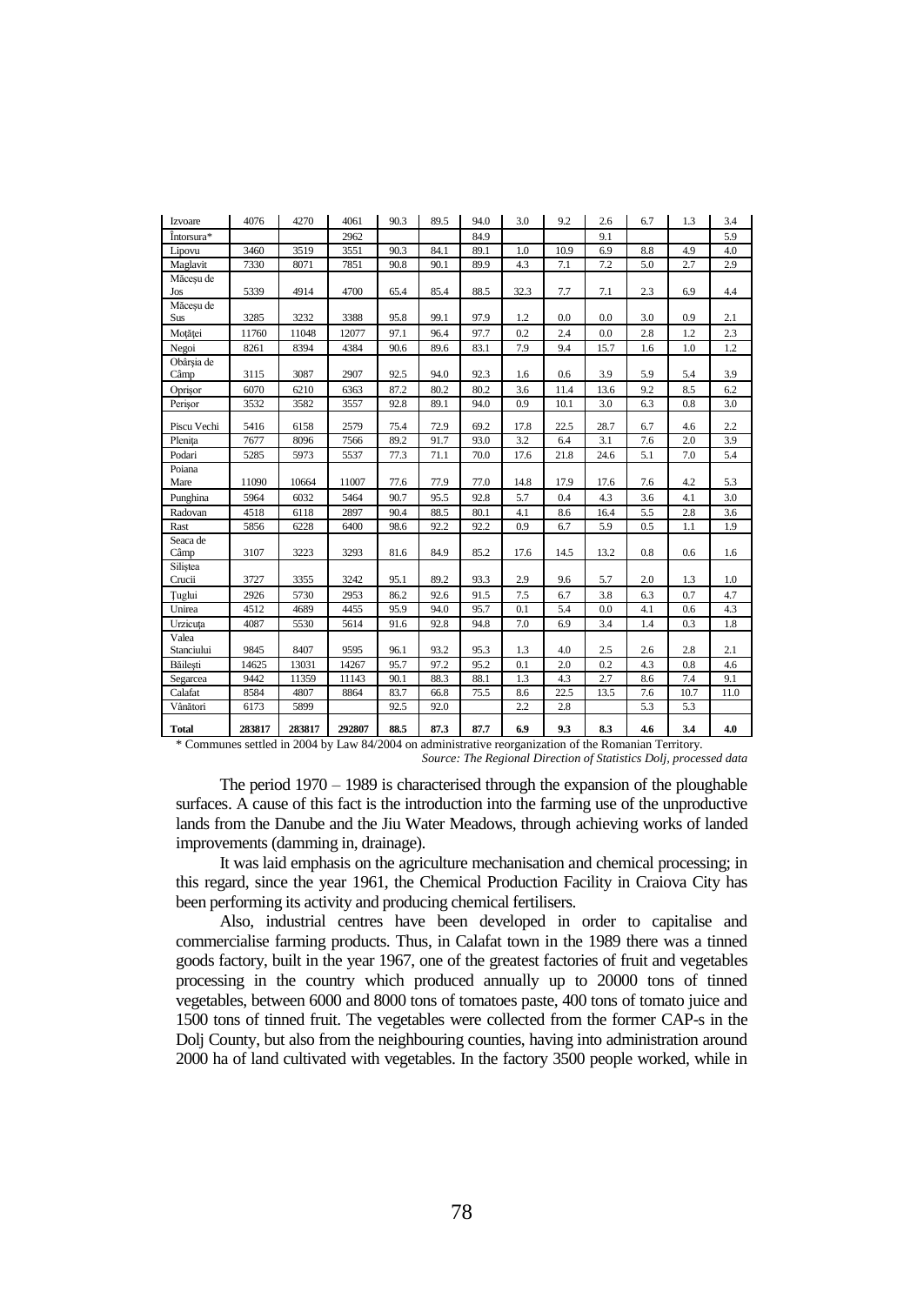the field approximately 5000 people daily, the production being meant especially for the export (Olaru, 2009).

In Segarcea locality, in the year 1989 there were operational: the furfural (vegetal solvent used as insecticide) factory, the grinding and bread manufacture enterprise, a centre of farming machineries and tractors repairs and a centre of fruit and vegetables.

The decrease of the ploughable surface in the Desnățui Plain, after the year 1989 was caused by a series of factors such as: modification of the property manner upon lands through decollectivisation and the reintroduction of the private property, the passage to the market economy, the farming profitability decease, the increase of the built-up surface, the deallocation of the flooding systems, of the Co-operative Farms (CAP) and of Farm Machineries Stations (SMA).

Each CAP member was brought into service (as per Decree 42/1990) a surface up to 5000 square meters of ploughable land or its farming equivalent. The Real Estate Laws (18/1991, 169/1997, 1/2000) of the period after 1989, for the purpose of the farming lands retrocession to the former proprietors or to their heirs entailed changes regarding the use and the size of the farming lands, leading to the Romanian agriculture management buy-out.

According to the Law 18/1991, they received a surface of land equivalent to 0.5– 10 ha of ploughable land/family. All these changes had as effect the farming lands plotting, as result of the large number of proprietors, and the agriculture was turned into a subsistence one. The Law regarding farming lands rental and the one regarding the lands circulation entailed the creation of a farming lands market and the expansion of the property so as to achieve a high performance agriculture.

In the year 1970, 25 localities in the Desnățui Plain had ploughable surfaces between 5000 and 14000 ha. The most extended ploughable lands were held by the following localities: Băileşti (13989 ha) and Moţăţei (11416 ha), and the smallest ones the Desa Commune (2225 ha).

In the year 1989, the number of localities with ploughable surfaces between 5000 and 14000 ha reached 27, and in the year 2009 went below reaching 21, although the number of localities increased by 4, following enactment of Law 84/2004 regarding the administrative reorganisation of Romania's territory.

*b) The surface occupied by orchards and pomicultural nursery gardens.*

It is insignificant considering the fact that it does not represent a feature of the Desnăţui Plain agriculture, pomiculture being a prevailing occupation in the Piedmont and Sub-Carpathian regions.

Thus, the pomicultural surfaces are reduced, only 3 administrative units having over 100 ha in the year 1970. Over the period 1970-1989 the pomicultural surface was expanded, considering the required amount of raw material in order to supply the tinned fruit factory in Calafat.

In the year 1989 eight administrative – territorial units had over 100 ha of pomicultural land.

Over the period 1989 – 2009, their number decreased reaching 5. After the year 1989, many of the factories which capitalised the farming products were deallocated, which entailed the production decrease and implicitly the cultivated surfaces. Such an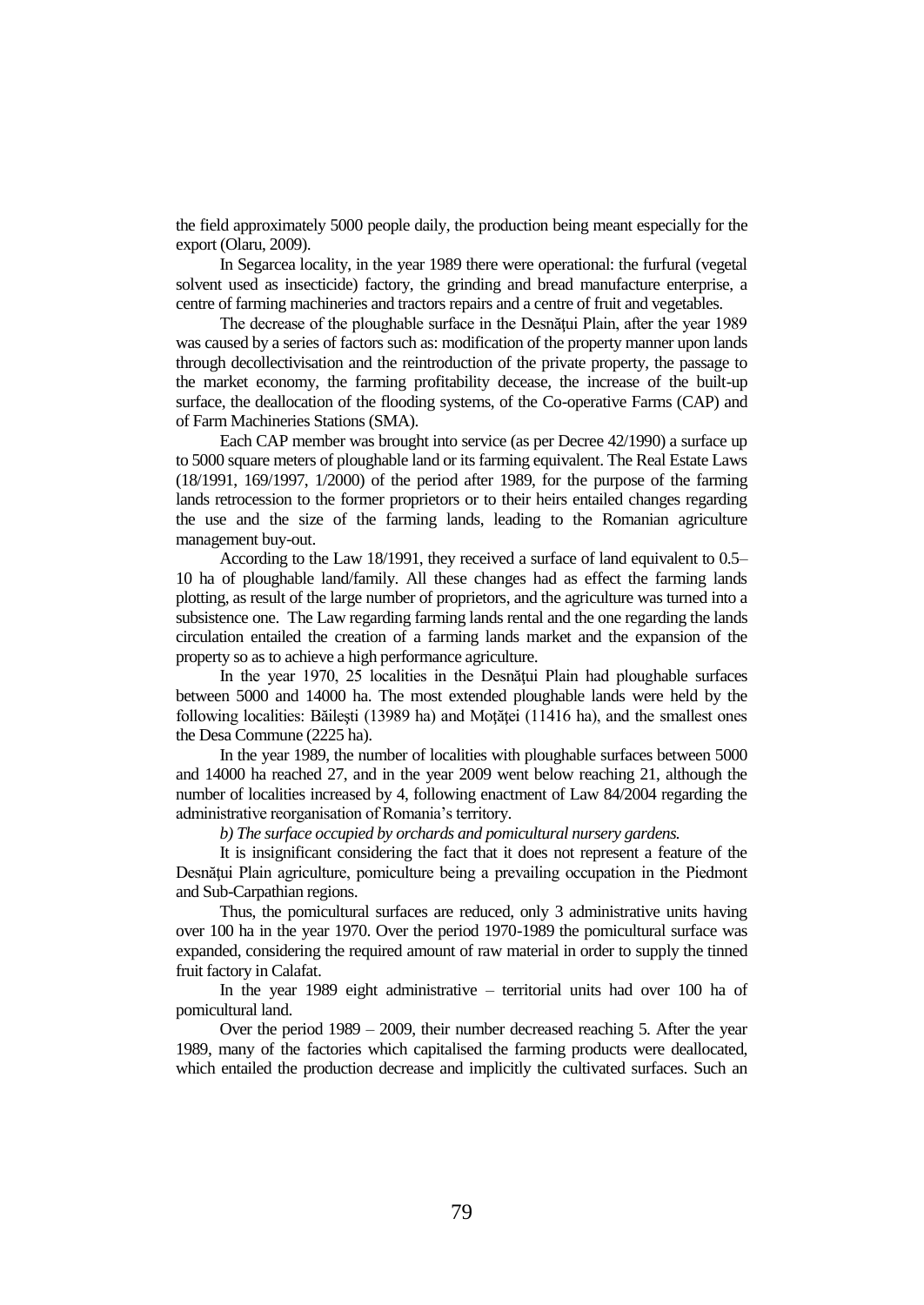example is represented by the tinned fruit and vegetables factory in Calafat town, which ceased its activity in the year 1995.

*c) The surface occupied by vineyards and viticultural nursery gardens*

The natural geographic conditions in the Desnătui Plain, the Southern location, the luminosity, the sandy soils, all that favours the grape vine growth.

More important are the viticultural habitats in the southwestern part of the plain, where the grape vine is used to stabilise the sand dunes and habitats in the Northern part of the plain, Piedmont crossroads.

In the year 1970 the viticultural surface in the Desnătui Plain summed up 11669 ha, decreasing in the year 1989 and reaching 6632 ha, while in the year 2009 it should represent 9414 ha.

Changes in the interval 1970–1989 are due to the required expansion of the ploughable lands, to the injury of the viticultural ones. In the year 1989, the viticultural habitats of over 500 ha insularly appears in Segarcea locality (a viticultural centre famous all over the country, where a spirits factory was operational - «Vinalcoolul») and Oprişor locality, as compared with the year 1970 when the number of localities of over 500 ha of grape vine reached 6.

After the year 1989 an action was undertaken to redo the vineyards cleared in the previous period. To this process Law 18/1991 and Law 1/2000 regarding inhabitants' property reassigning contributed in. Thus, more and more persons in the urban environment, some of them unemployed as consequence of closing down industrial units migrated to the rural environment.

*d) Surface occupied by pastures and grass lands* 

It went through significant increases over the period 1970–1989.

One of the factors which contributed in this process was the development of the zootechnical sector; in the year 1989, in Băileşti town there was a Complex for pigs growth and fattening, built in the year 1965 and a Young Taurin Growth Complex set up in the year 1975.

In Segarcea town there was operational a factory of concentrated fodders.

In the interval 1989–2009 the surface occupied by pastures and grass lands decreased, more significant habitats with pastures and grass lands being located in the Southern, Western and Eastern extremities of the plain and less in the centre and Northern part of it.

In some localities in the Desnățui Plain, after the year 1989, the lands occupied by pastures and grass lands were expanded, as result of the political regime change and also of the manner of lands property. The agricultural potential which has Desnățui Plain generated early a major agricultural activity that must be supported by a sustainable agricultural system (Iordache, 2008, p. 228).

## **CONCLUSIONS**

Following structure analysis of the farming lands use in the Desnătui Plain the following can be ascertained:

- ploughable, pomicultural surfaces expansion by pastures and grass lands in the injury of viticultural surfaces over the period 1970 – 1989;